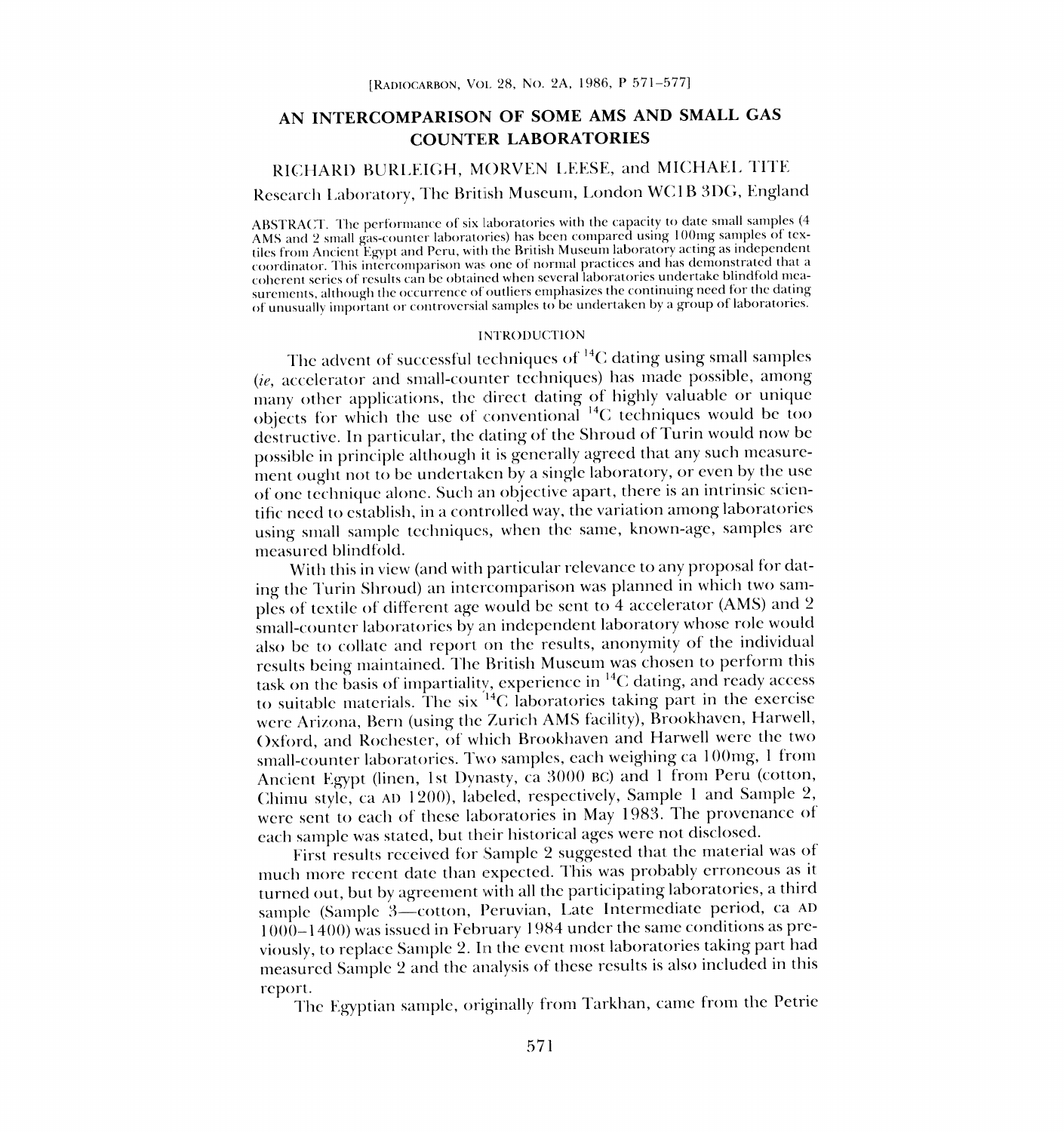Collection at University College, London and the Peruvian samples came from the collection of the Museum of Mankind (Department of Ethnography, The British Museum). The Egyptian textile came from a tomb of the First Dynasty and could be dated archaeologically to ca 3000 BC. Contemviously been informally exchanged with a number of <sup>14</sup>C laboratories and the mean of the results obtained (4250 bp) was close to the mean value obtained for the Tarkhan sample in this intercomparison. The Peruvian textiles, though datable stylistically, were unprovenanced. Their ascription to particular periods is certain, but their precise dating within these periods is less secure. These materials were chosen for their homogeneity, and typi- cal state of preservation, as well as their respective historical ages, and the individual samples were cut from the same area of each textile, away from selvedges or designs.

#### RESULTS

To preserve anonymity, the dates and their errors as reported by the laboratories are listed in Table 1 in order of increasing age for each sample and not by laboratory. The dates are given in years BP based on the 5570 year half-life and have been corrected for fractionation relative to PDB from measurements made either by conventional isotope mass spectrometry or during the course of the AMS determinations, even where no actual  $\delta^{13}$ C values are given (errors of delta values were ±0.5 to ±3.0‰, the conventional measurements being the more precise; values in brackets are esti-<br>mated). Errors are assumed to be equivalent to 1 standard deviation  $(\pm 1\sigma)$ . One laboratory reported two measurements of Samples 1 and 2; one laboratory measured only Sample I, reporting two measurements. All the reported measurements, including duplicates from the same laboratory, have been treated as separate, independent age estimates.

The following aspects of the data are discussed: 1) Are there any outliers, *ie*, individual values which are very unlike other measurements on the same sample? 2) Is the observed variation between measurements consistent with the quoted errors, after outliers have been removed? 3) Are the calibrated date ranges concordant with the historical dates ascribed to the samples?

|                                                              | Egyptian<br>(ca 3000 BC)                            |                                                                             | 2 Peruvian<br>(ca AD 1200)     |                               | 3 Peruvian<br>$(AD 1000-1400)$                        |                                  |                                |                                          |
|--------------------------------------------------------------|-----------------------------------------------------|-----------------------------------------------------------------------------|--------------------------------|-------------------------------|-------------------------------------------------------|----------------------------------|--------------------------------|------------------------------------------|
| Date                                                         | Error                                               | $\delta^{13}\text{C}$                                                       | Date                           | Error                         | $\delta^{13}\mathrm{C}$                               | Date                             | Error                          | $\delta^{13}C$                           |
| 3440<br>4100<br>4170<br>4230<br>4340<br>4350<br>4380<br>4517 | 145<br>110<br>90<br>100<br>170<br>110<br>100<br>140 | $-26.6$<br>$-25.5$<br>$-24.2$<br>$-27.0$<br>$-22.0$<br>$-24.1$<br>$(-24.1)$ | 80<br>300<br>450<br>450<br>530 | 110<br>100<br>80<br>90<br>110 | $-23.3$<br>$(-22.0)$<br>$-25.6$<br>$-26.2$<br>$-22.8$ | 460<br>600<br>620<br>670<br>1550 | 190<br>100<br>100<br>130<br>90 | $-22.0$<br>$-26.1$<br>$-22.0$<br>$-24.4$ |

TABLE I Results reported by laboratories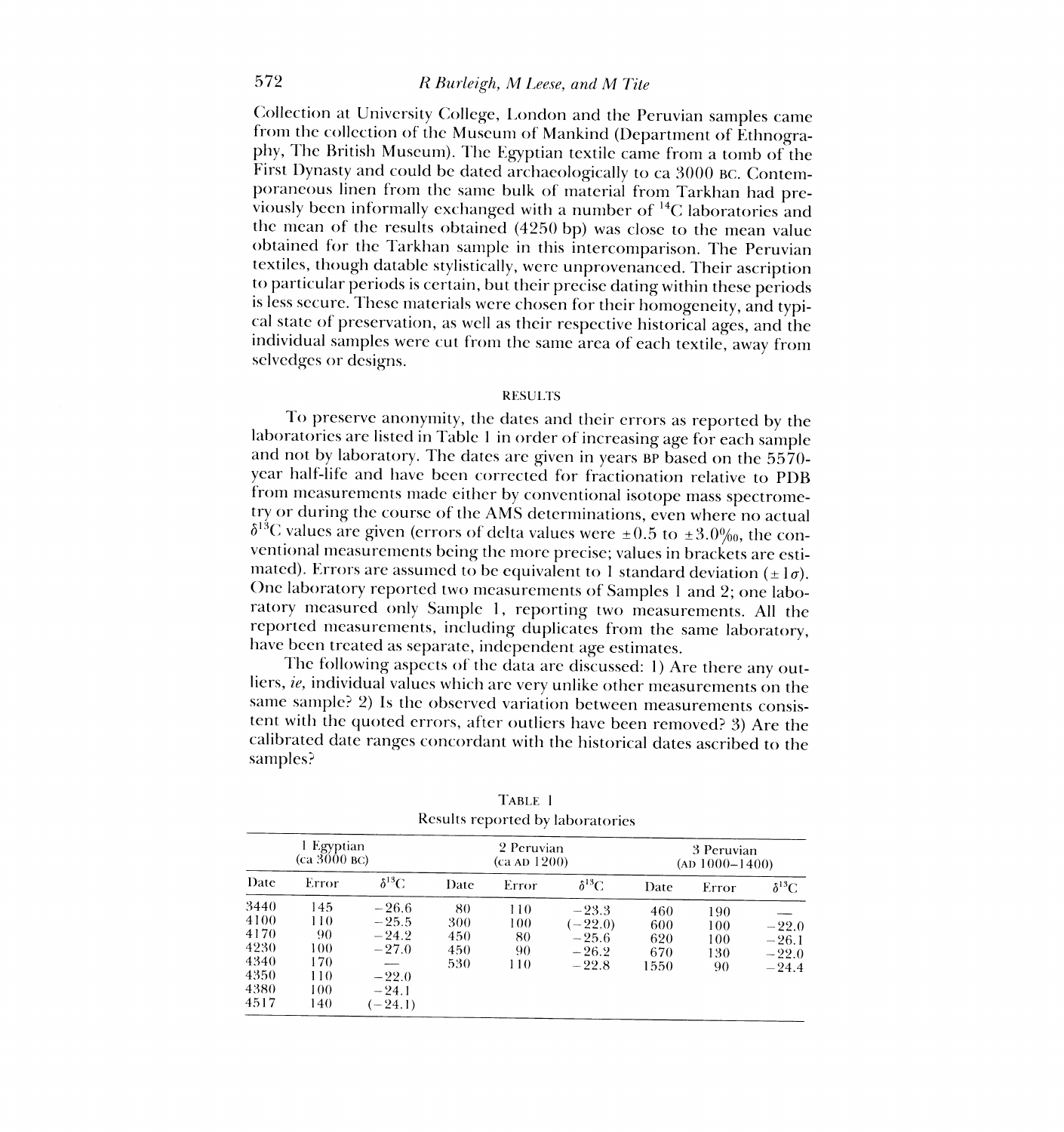The statistical techniques used are standard and are largely those used by Clark (1975) and Otlet et al (1980), except for the outlier tests described in the next section. There were insufficient data to compare individual laboratories or to compare the accelerator (AMS) method with the smallcounter method, so this has not been attempted.

The means used to find jointly-determined calibrated date ranges are all unweighted. It was not felt that the individual dates should be weighted according to the inverse squared errors (as commonly recommended) because not all laboratories provided complete information about how the errors were computed and they may include different sources of error. For example, the errors of the AMS measurements may be estimated from variations within a series of multiple measurements, thereby including several sources of error, whereas the errors of the gas-counter measurements may depend more directly on counting statistics. If it could be ascertained that the errors reported by all the participating laboratories were compatible then weighting would be justified. Clark's 1975 calibration curve was used to find the calibrated dates; that of Klein et al (1982) gives similar results.

## **Outliers**

The relative spreads of the dates for each sample are shown in the diagrams below (each sample has its own scale). Values suspected as being possible outliers are indicated in brackets and were tested for significance. The values closest to the suspected outliers and the end-points of the ranges are also shown.



The tests for outliers were based on the 'excess/range' statistics of Dixon, described by Barnett and Lewis (1978) who give tables of critical values. The underlying assumption in such tests is that the distribution of values is Normal with unknown variance. The variance is assumed to be unknown because, as noted earlier, the errors are not necessarily comparable with one another and may not include all possible sources of variation. It should also be noted that the numbers of dates are small so that only very high deviations can be rejected as definitely discordant.

Table 2 shows the results of outlier tests. For Samples 1 and 3, the test statistic is  $O_1 = (x_n - x_{n-1})/range$ , where  $x_n$  is the candidate outlier and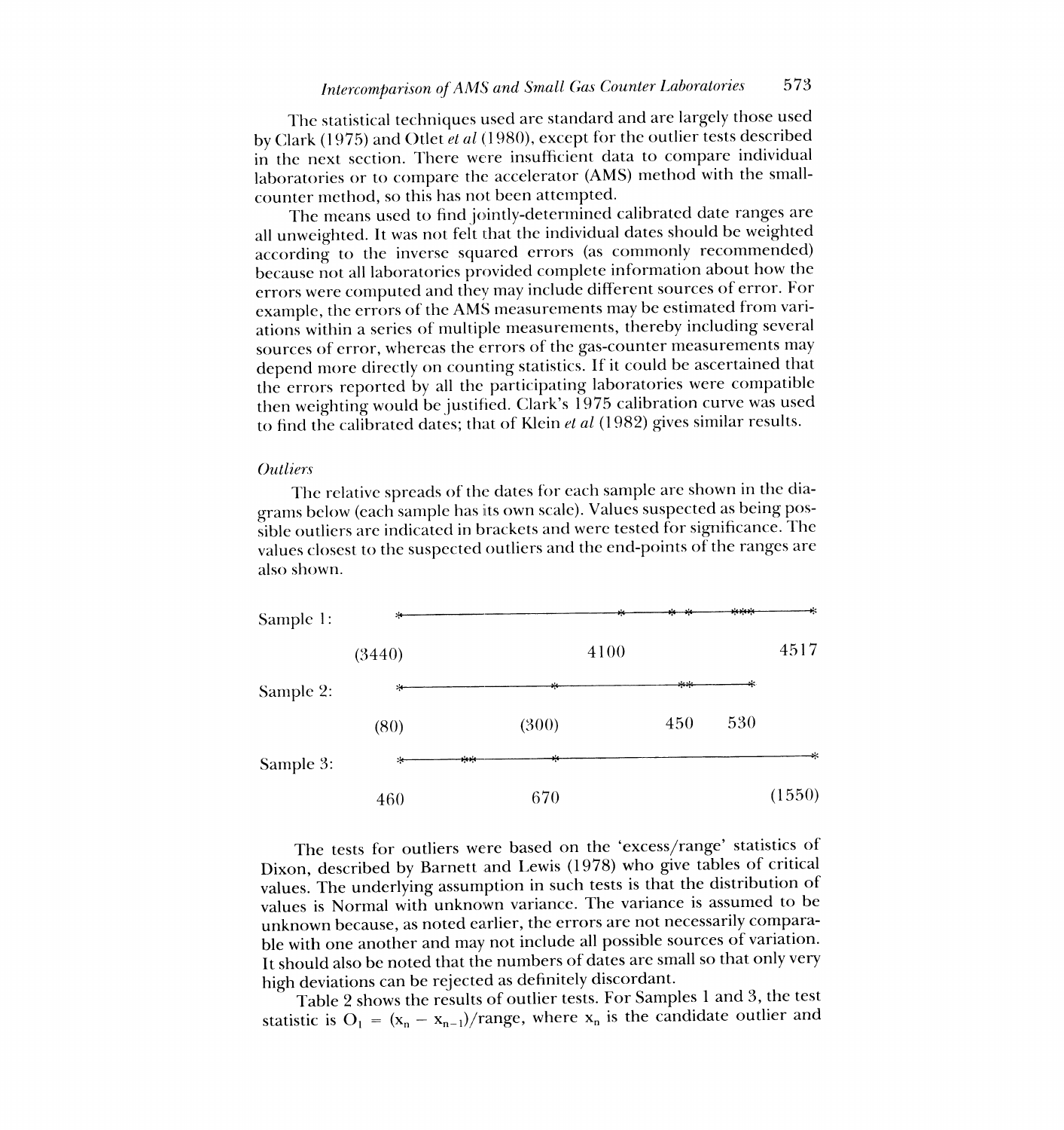| Sample | Candidate | Test        | Probability of               |
|--------|-----------|-------------|------------------------------|
|        | outlier   | statistic   | higher value of O            |
|        | 3440      | $O_1 = 0.6$ | $\langle$ = 1% (significant) |
|        | 80        | $O_2 = 0.8$ | $>5\%$ (not significant)     |
|        | 1550      | $O_1 = 0.8$ | $\langle$ 1% (significant)   |

TABLE 2 Results of outlier tests

 $x_{n-1}$  the value next in order of magnitude. For Sample 2, it is

$$
O_2 = (x_n - x_{n-2})/range,
$$

where  $x_{n-2}$  is the next but one in order of magnitude; O<sub>2</sub> thus avoids the other possible outlier, 300. (In the notation of Barnett and Lewis,  $O_1$  and  $O_2$  are equivalent to  $N_7$  and  $N_{11}$ ).

The outlier tests do not show overwhelming evidence that the value of 80 lies outside the expected range of the other Sample 2 measurements. However, 3440 and 1550 are highly discordant and have been excluded from the subsequent analysis. According to those concerned these aberrant results can be explained as being due to the use of non-standard pretreat- ment procedures and the measurements have been repeated using fresh samples of the same materials. A summary of this explanation and the results of the further measurements are given in APPENDIX 2.

The overall variation of the measurements of Sample 2 is high compared to the measurement errors and this makes the detection of individual outliers much less certain; if it were not for the value of 300 in this set, 80 would clearly be an outlier and the conclusion that this textile is much more recent than its ascribed historical date would no longer hold (see INTRODUC-TION) .

## Variation between Measurements on the Same Sample

If the quoted errors could be accepted as compatible with one another, it would be reasonable to compare deviations of the individual ing quoted errors. Table 3 shows the result of such a comparison using the test statistic recommended by Ward and Wilson (1978),  $X^2 = \sum (\overline{D_i}/S_i)^2$  where  $D_i$  is the deviation from the weighted mean,  $S_i$  the error quoted for the measurement, and n is the number of measurements. The value of  $X^2$ has a chi-squared distribution, with  $n-1$  degrees of freedom, when the deviations are consistent with the quoted errors.

|        |                | Deviations from the mean compared to quoted errors (outliers excluded) |                                                                              |  |
|--------|----------------|------------------------------------------------------------------------|------------------------------------------------------------------------------|--|
| Sample | $\mathbf{Y}^2$ | Degrees of<br>freedom                                                  | Probability of higher<br>value of $X^2$                                      |  |
|        |                |                                                                        | $>10\%$ (not significant)<br><5% (significant)<br>$>>10\%$ (not significant) |  |

TABLE 3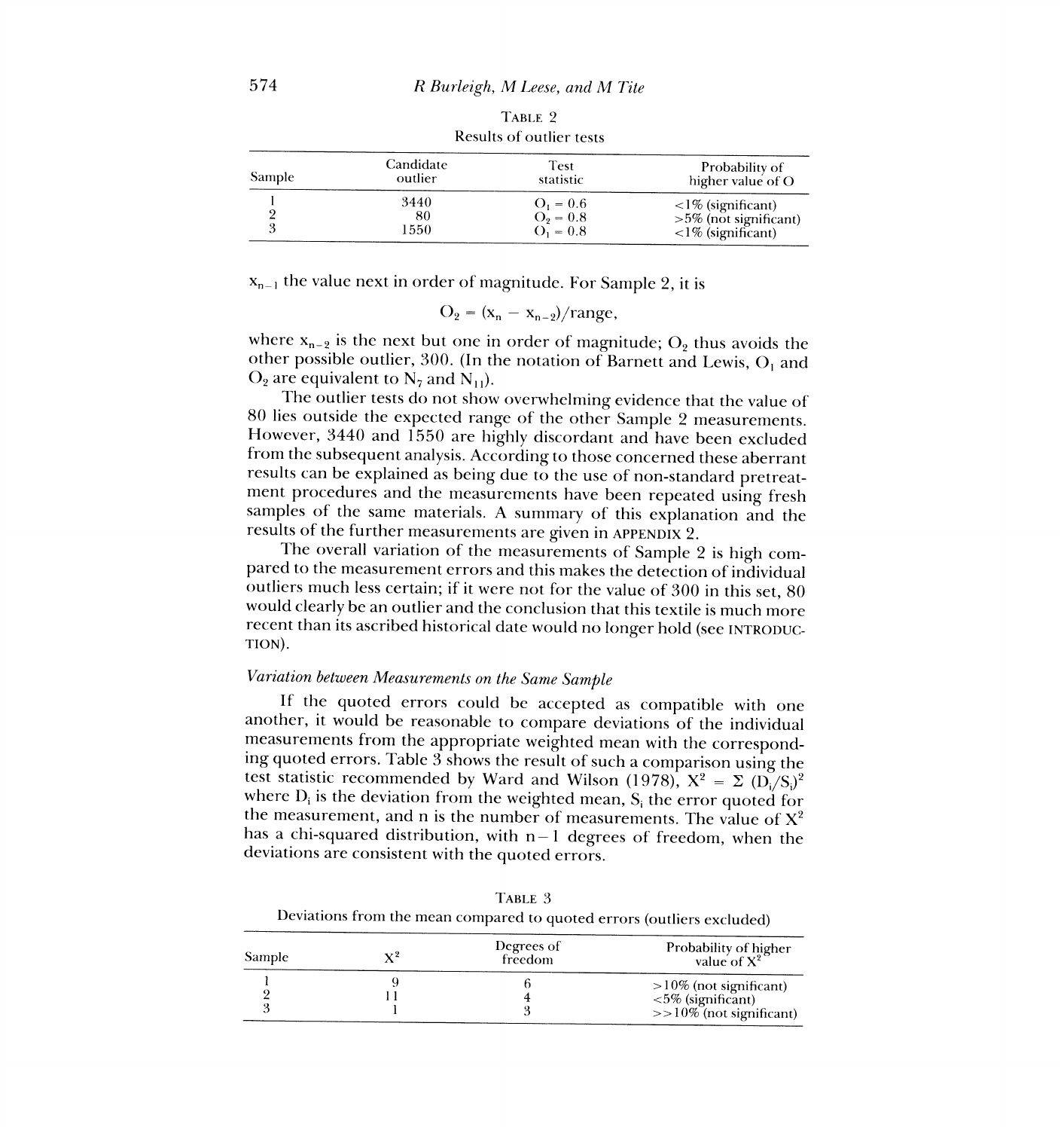It is concluded from this test that there is no evidence that the measurements of Samples 1 and 3 are significantly more variable than expected on the basis of the quoted errors. Measurements of Sample 2, on the other hand, are more variable than their quoted errors would suggest.

### Agreement between Calibrated Date Ranges and Ascribed Dates

The means, measurement errors, calibration uncertainties and calibrated date ranges are shown in Table 4, outliers having been excluded. The means are unweighted. The measurement error is taken to be the observed standard deviation between measurements on the same sample, ie, it is not based on the quoted errors. It therefore includes all sources of error contributing to the uncalibrated date.

The measurement errors have been divided by  $\sqrt{n}$  to give the standard error on the means. Calibration uncertainties are those suggested by Clark; they have been combined with the standard errors on the means using the usual sum-of-squares rule to give the total errors; ca 95% confidence limits are obtained for each sample by adding and subtracting twice the total error from the mean date. These limits have been converted to calibrated date ranges.

| <b>Sample</b>                                    |                    | 2                  | 3                  |
|--------------------------------------------------|--------------------|--------------------|--------------------|
| Mean age (BP)                                    | 4298               | 362                | 588                |
| Number                                           |                    | 5                  | 4                  |
| Measurement error<br>(standard deviation)        | 141                | 178                | 90                 |
| Standard error on<br>mean                        | 53                 | 80                 | 45                 |
| Calibration uncertainty                          | 60                 | 50                 | 50                 |
| Total uncertainty                                | 80                 | 94                 | 67                 |
| Date range                                       | 4138-4458 (BP)     | $174 - 550$ (BP)   | $454 - 722$ (BP)   |
| Calibrated date range<br>(95% confidence limits) | 3255–2827 (cal BC) | 1400–1668 (cal AD) | 1289–1438 (cal AD) |
| Ascribed date                                    | 3000 (BC)          | 1200 (ad)          | $1000 - 1400$ (AD) |

TABLE 4 Calibrated date ranges (based on all measurements except 3440 for Sample 1, 1550 for Sample 3)

## SUMMARY

## Sample I

There is one outlier, but the other measurements are in statistical agreement with each other. The 95% confidence interval based on all the acceptable data is ca 500 years long and includes the ascribed date.

## Sample 2

The variation between samples is higher than expected on the basis of quoted measurement error. The 95% confidence interval is too late by 300 years, centering on ca AD 1500.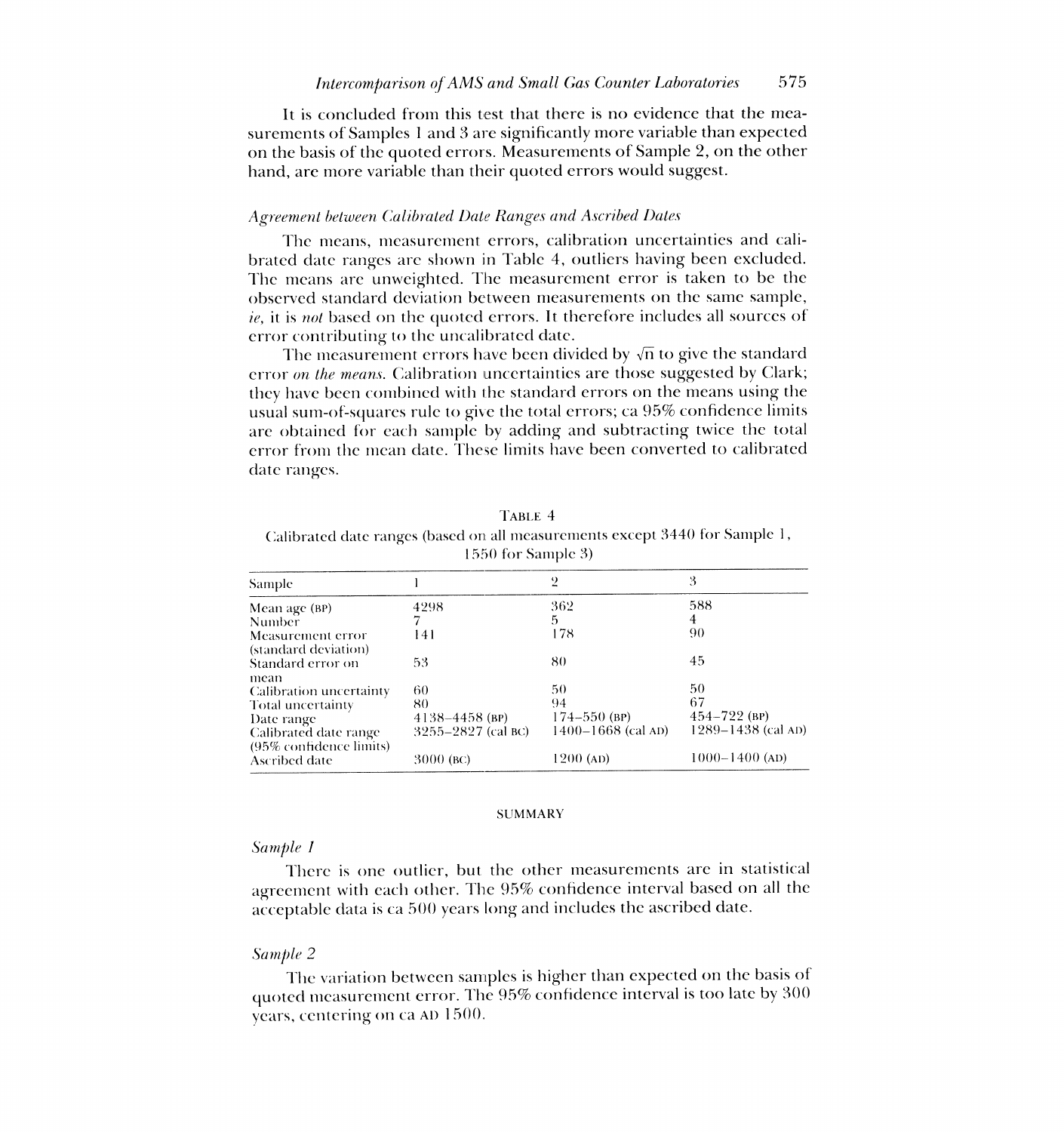## Sample 3

There is one outlier. The remainder agree well with each other and the 95% confidence interval (ca 200 yr long) overlaps the ascribed date range.

## **CONCLUSIONS**

The limited number of laboratories taking part in this intercomparison and the relatively small number of measurements have not allowed a very detailed statistical analysis of the results to be made. In particular, comparison between laboratories was not possible because of the small number of repeat measurements by individual laboratories. Nevertheless, some useful general conclusions can be drawn from the exercise:

1) Overall, there is good agreement between the results obtained and the expected historical dating of the samples, in particular as far as Samples <sup>1</sup>and 3 are concerned.

2) There do not appear to be differences between the AMS and smallcounter techniques although, as stated in the RESULTS section above, it was not possible to test this fully (there is no *prima facie* reason for supposing there would be differences, however).

3) A coherent series of results can be obtained when several laboratories undertake separate blindfold measurements of the same sample.

4) As expected, there are no special difficulties in dating textiles by  ${}^{14}C$ using small sample techniques, as the concordance of the calibrated  $^{14}C$  and historical dates for two textiles separated in time by nearly 4000 years clearly shows.

5) The distribution of the results, containing as it does two outliers, as the Shroud of Turin to be shared by several laboratories simultaneously if the results are to have maximum credibility. Possibly also, as a further check, exchange of pretreated samples by these laboratories might be desirable.

#### ACKNOWLEDGMENTS

The paper was presented for us at the 12th International Radiocarbon Conference by Sheridan Bowman.

#### **REFERENCES**

Barnett, V and Lewis, T, 1978, Outliers in statistical data: New York, John Wiley & Sons.

Clark, R M, 1975, A calibration curve for radiocarbon dates: Antiquity, v 49, p 251-266.

- Klein, J, Lerman, J C, Damon, P E and Ralph, E K, 1982, Calibration of radiocarbon dates: tables based on the consensus data of the Workshop on Calibrating the Radiocarbon Time Scale: Radiocarbon, v 24, p 103-150.
- Otlet, R L, Walker, A J, Hewson, A D and Burleigh, R, 1980,  $^{14}$ C interlaboratory comparison in the UK: experiment design, preparation and preliminary results, in Stuiver, M and Kra, R S, eds, Internatl<sup>14</sup>C conf, 10th, Proc: Radiocarbon, v 22, no. 3, p 936–946.

Ward, G K and Wilson, S R, 1978, Procedures for comparing and combining radiocarbon age determinations: a critique: Archaeometry, v 20, p 19-31.